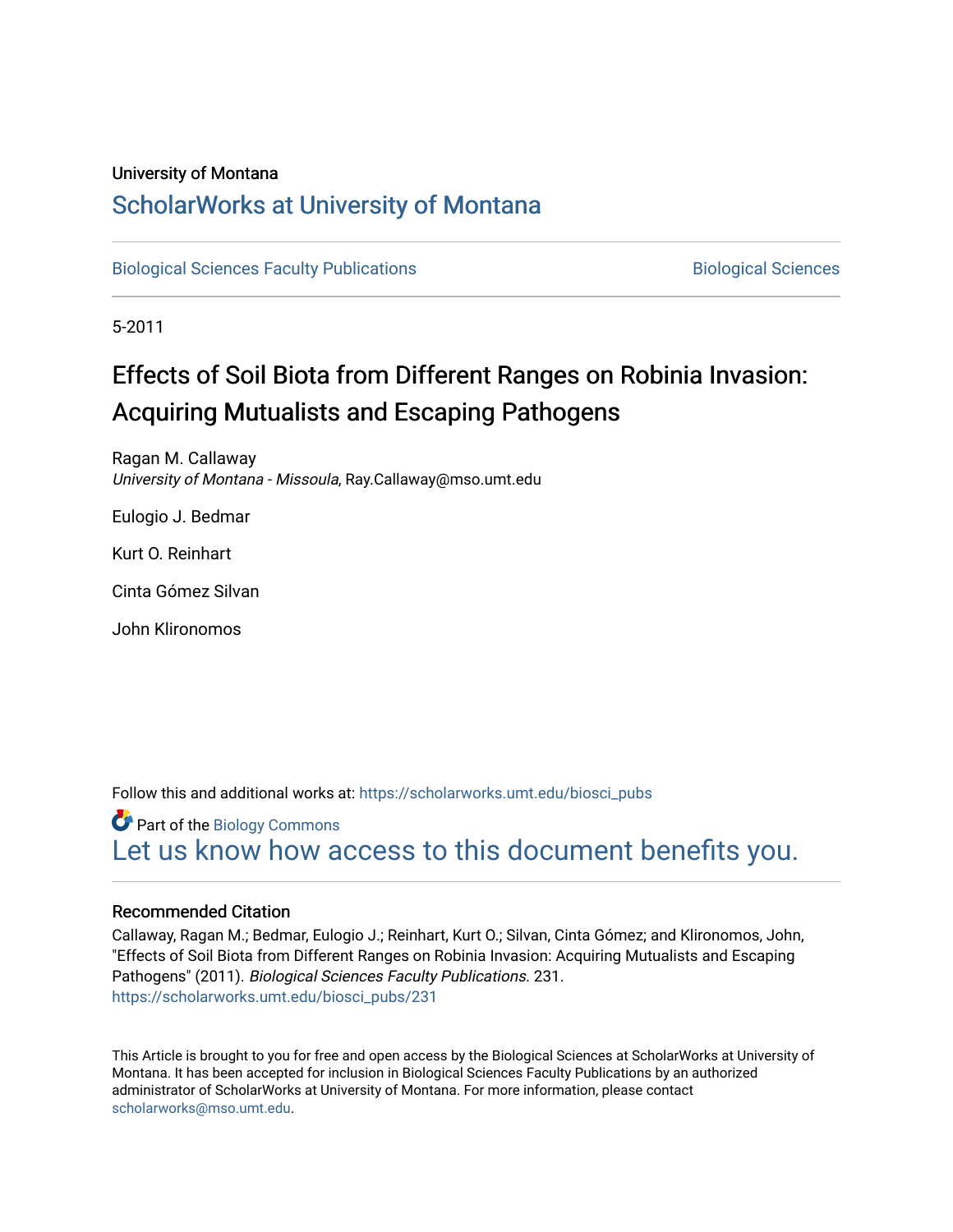# Effects of soil biota from different ranges on Robinia invasion: acquiring mutualists and escaping pathogens

RAGAN M. CALLAWAY, <sup>1,5</sup> EULOGIO J. BEDMAR, <sup>2</sup> KURT O. REINHART, <sup>3</sup> CINTA GÓMEZ SILVAN, <sup>2</sup> AND JOHN KLIRONOMOS<sup>4</sup>

<sup>1</sup> Division of Biological Sciences, University of Montana, Missoula, Montana 59812 USA<br><sup>2</sup> Microbiologia del Suelo y Sistemas Simbioticos, Estacion Experimental del Zaidin, CSIG

 ${}^{2}$ Microbiologia del Suelo y Sistemas Simbioticos, Estacion Experimental del Zaidin, CSIC,<br>Apartado Postal 419, 18080-Granada, Spain

Apartado Postal 419, 18080-Granada, Spain<br><sup>3</sup>U.S. Department of Agriculture, Agricultural Research Service, Fort Keogh Livestock and Range Research Laboratory,

243 Fort Keogh Road, Miles City, Montana 59301 USA <sup>4</sup> Biology and Physical Geography Unit, University of British Columbia–Okanagan, 3333 University Way,

Kelowna, British Columbia V1V 1V7 Canada

Abstract. The net effects of soil biota on exotic invaders can be variable, in part, because net effects are produced by many interacting mutualists and antagonists. Here we compared mutualistic and antagonistic biota in soils collected in the native, expanded, and invasive range of the black locust tree, Robinia pseudoacacia. Robinia formed nodules in all soils with a broad phylogenetic range of N-fixing bacteria, and leaf N did not differ among the different sources of soil. This suggests that the global expansion of *Robinia* was not limited by the lack of appropriate mutualistic N-fixers. Arbuscular mycorrhizal fungi (AMF) from the native range stimulated stronger positive feedbacks than AMF from the expanded or invasive ranges, a biogeographic difference not described previously for invasive plants. *Pythium* taxa collected from soil in the native range were not more pathogenic than those from other ranges; however, feedbacks produced by the total soil biota were more negative from soils from the native range than from the other ranges, overriding the effects of AMF. This suggests that escape from other pathogens in the soil or the net negative effects of the whole soil community may contribute to superior performance in invaded regions. Our results suggest that important regional evolutionary relationships may occur among plants and soil biota, and that net effects of soil biota may affect invasion, but in ways that are not easily explained by studying isolated components of the soil biota.

Key words: arbuscular mycorrhizal fungi, AMF; black locust tree; exotic plant invasion; feedbacks; mutualism; nitrogen fixation; pathogens; phylogeny; Pythium sp.; Robinia pseudoacacia; soil biota.

#### **INTRODUCTION**

Soil biota may impede or accelerate exotic plant invasion (van der Putten et al. 2005, Wolfe and Klironomos 2005). However, most studies find the net effect of soil biota in the native ranges of an invader to be more negative than soil biota in invaded ranges of the same species (Reinhart and Callaway 2006, Kulmatiski et al. 2008). Depending on the relative intensities of the total pathogenic and mutualistic effects of microbes in soil, the inhibitory or beneficial effects of soil biota on plants can increase or decrease over time as different soil organisms accumulate (Bever 2002, van der Putten et al. 2007). These ''feedbacks'' can promote invasion (Callaway et al. 2004b), and transformed soil communities may exacerbate the impacts of invaders on resident plant communities (Vogelsang and Bever 2009) and affect reestablishment by native species.

Manuscript received 14 January 2010; revised 17 September 2010; accepted 22 September 2010; final version received 10 November 2010. Corresponding Editor: G. S. Gilbert.

<sup>5</sup> E-mail: ray.callaway@mso.umt.edu

Invasive species can escape soil-borne natural enemies when they are introduced into new regions of the world (Klironomos 2002, Agrawal et al. 2005, Reinhart et al. 2010; but see Parker and Gilbert 2007). Biogeographic differences in pathogenic effects of soil may result from the effect of the invader on pathogen densities (Mangla et al. 2007), pathogen community composition (i.e., species identity and species richness; Mitchell and Power 2003), the virulence of different pathogenic species or genotypes (Reinhart et al. 2010), and phylogenetic relatedness of the invader relative to resident species susceptible to resident pathogens (Gilbert and Webb 2007). For example, an invader may be unaffected by resident pathogens because they are not adapted to the invader, relative to resident plant species (Agrawal et al. 2005), which may affect their ability to locate, colonize, and ultimately cause disease symptoms.

The effects of soil mutualists on invasions are less well understood than those of pathogens, but they also can have important ecological effects. For example, invaders may be limited by the absence of appropriate mutualists in their new ranges (Parker 2001) or may benefit from soil mutualists that they encounter in invaded ranges (Marler et al. 1999, Reinhart and Callaway 2004, Parker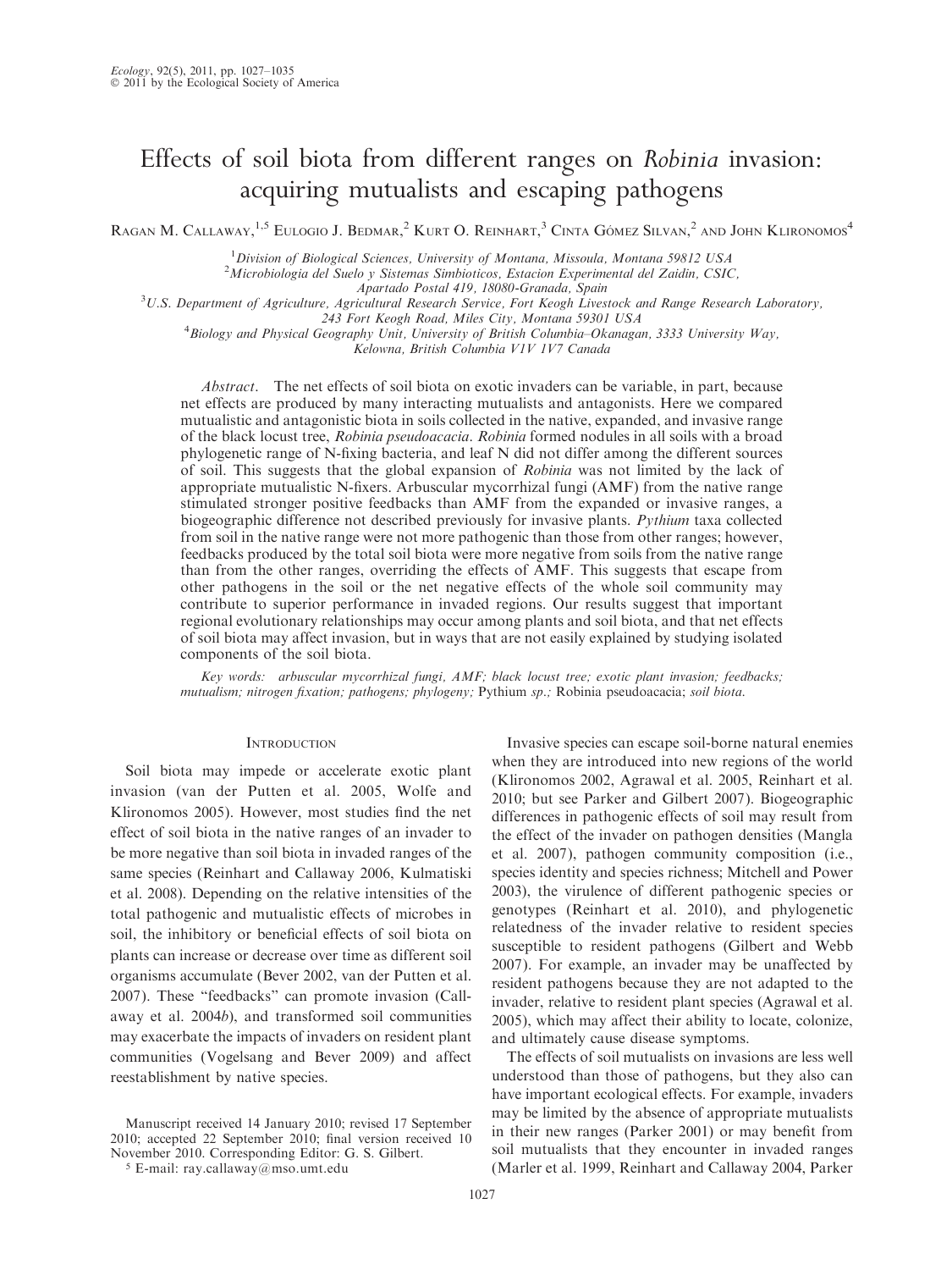et al. 2007). Invaders can also suppress soil mutualists of other plant species in invaded ranges more aggressively than mutualists in their original range (Callaway et al. 2008). Like some pathogenic interactions, mutualistic interactions can be highly specific among some taxa, but most mutualisms appear to be quite general (Bronstein 2003). Many mutualisms do not seem to have tight, long coevolutionary relationships, and invasive plants can form mutualisms as effective or more effective in the new ranges than in the old range (Richardson et al. 2000, Parker et al. 2007). However, a fundamental unanswered question is whether the benefits of new mutualist partnerships in invaded regions are generally stronger, weaker, or similar to mutualistic interactions in native regions.

We used Robinia pseudoacacia L. (black locust) as a focal species to test the effects of the total soil biota from different ranges as well as specific pathogenic and mutualistic components. Robinia pseudoacacia is a large leguminous tree native to North America, but globally invasive in temperate regions. It is colonized by arbuscular mycorrhizal (AM) fungi, ectomycorrhizal fungi, and soil-borne pathogens (e.g., Armillaria, Fusarium, Phytophthora, Pythium, Rhizoctonia, and Verticillium) (Farr et al. 1989), and harbors  $N_2$ -fixing bacteria that alter soil nitrogen cycling in different parts of its now global range (Boring and Swank 1984, Dzwonko and Loster 1997, Rice et al. 2004). The original native range of Robinia is the Appalachian and Ozark mountains, where it is primarily an early-successional species (Boring and Swank 1984). It is a component of mature forest in some places but it is not a community dominant in its native range. During the last 200 years, Robinia has expanded its range throughout North America, where it now occurs in all contiguous states and throughout southern Canada. It is officially listed as invasive in Connecticut and Massachusetts, and is described as invasive in other states (Uva et al. 1997, California Invasive Plant Council 2006). Robinia has also been widely planted around the world and is now considered invasive in a number of European countries (Global Invasive Species Database, *available online*).<sup>6</sup> It is considered to be one of the top 100 worldwide woody plant invaders (Cronk and Fuller 1995) and its negative impacts on native species have been reported in Japan (Maekawa 1991), Hungary (Matus et al. 2003), and Italy (Celesti-Grapow et al. 2009). Therefore one way to describe the biogeographic distribution of Robinia is that it occurs in a ''native'' range, an ''expanded'' range throughout much of North America, and an ''invasive'' range in many parts of the world.

We hypothesized that Robinia escapes soil pathogens in its expanded and invasive ranges. Concomitantly, we hypothesized that Robinia disproportionally benefits from mutualists in its invasive range or at least is not

limited by a lack of associations with suitable mutualists in its invasive range. We examined these hypotheses by collecting soils from all three ranges of Robinia and testing the effects of whole-soil biota, different soil fractions, AM fungi, and soil-borne Pythium, and conducted a detailed investigation of  $N_2$ -fixing taxa found in nodules that developed in the different soils.

#### **METHODS**

We collected soil from forests at seven sites within the native range of Robinia, six sites in the expanded range, and 11 sites within the invaded range of Europe (Appendix A). At each site we collected soil in forests containing Robinia, but in locations that were at least 20 m from Robinia trees. Sampling away from Robinia trees was intended to minimize the effect of ongoing plant– soil microbial feedbacks in the field and to sample the broad potential for feedbacks caused by soil microbes in these forests, not specifically the soil community only associated with Robinia. At each site, soil was collected from 6–10 haphazardly chosen locations scattered over a 1–2 ha area and was combined into one 10–15 L sample per site. Each collection was 10 cm deep and included the O horizon and the portion of the A horizon required to reach 10 cm. We did not collect litter or portions of the B horizon. These soils were collected over a period of 11 months. Collected soils were then slowly air-dried at room temperature until mass was stable to encourage soil biota to enter a dormant stage and survive storage, and then soils were stored in sealed Ziploc bags. We do not know the disturbance histories of these stands, but all forests except one, the site in the Great Smoky Mountains National Park (GSMNP), were secondary forest. Robinia densities were not measured, but Robinia clearly appeared to occur at much higher densities in the invasive ranges, and at the lowest density in the GSMNP.

#### Soil feedbacks

On 5 July 2006 we planted 10 Robinia seeds collected near Hagerstown, Maryland (UTM easting and northing coordinates:  $E = -77.7471$ , N 39.6355; no soil was collected here) in each of 2–3 2.4-L pots per site sampled. At the same time we placed the same amount of soil per site into the same number of pots and left these pots unplanted. All pots were kept 30 cm from each other but intermixed within the growing space; the pots were rotated often. Once seeds germinated, we thinned seedlings to three per pot and grew these for 127 days in a greenhouse in Missoula, Montana. We then measured seedling height, diameter, and leaf number and counted all root nodules visible at  $10\times$  magnification on each individual. The means of these measurements for all seedlings grown in soil from a particular site were analyzed in single ANOVA (SPSS 15.0) with range (native, expanded, invaded) as a fixed factor. Then, Robinia seeds and soil (referred to as ''trained  $6$  (http://www.issg.org/database/welcome/) soil'') from each treatment at each site were pooled and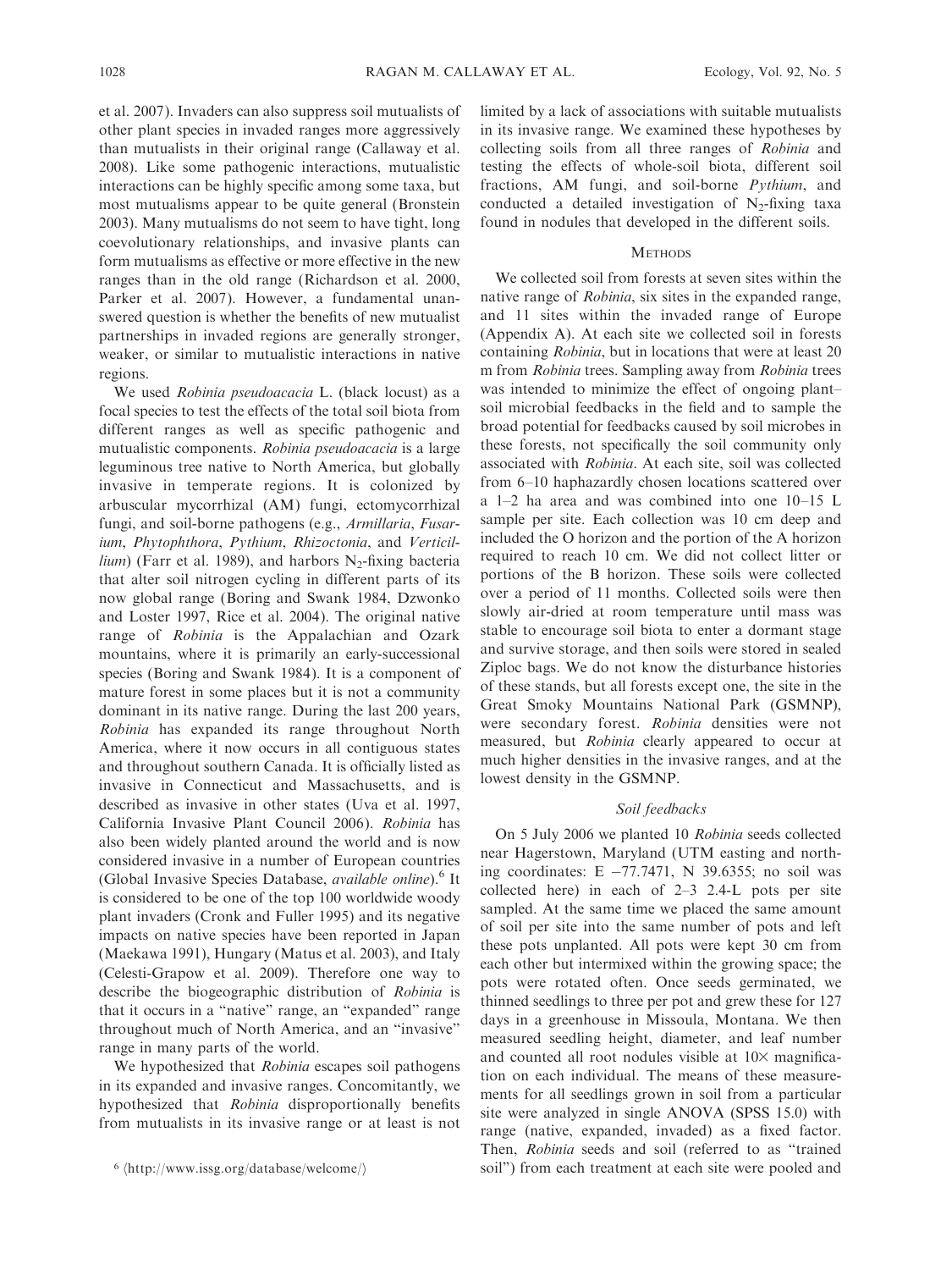sent to the University of Guelph, where a second plant– soil feedback experiment was conducted. In this second experiment, the experimental unit consisted of a 1-L pot filled with sterile silica sand. To each unit we also added one of the following: (1) 50 g of soil (either trained with Robinia or trained without Robinia), (2) an AM fungal spore fraction from 50 g of soil (either trained with *Robinia* or trained without *Robinia*), (3) a  $\leq$ 20-µm microbial fraction from 50 g of soil (either trained with *Robinia* or trained without *Robinia*), or  $(4)$  a 20–200  $\mu$ m microbial fraction from 50 g of soil (either trained with Robinia or trained without Robinia). We made preliminary observations to determine what biota were present in each of the soil fractions added. The trained soil contained all biota from the previous experiment; the AM fungal spore fraction contained arbuscular mycorrhizal spores  $>45 \mu m$  in diameter (which includes most spores of the Glomeromycota) as well as some attached fungal hyphae; the  $<$ 20- $\mu$ m fraction contained fungal spores and hyphal fragments in the ascomycota, basidiomycota, and zygomycota, as well as bacteria, and thus included saprobic, parasitic, pathogenic, and perhaps some mutualistic microbes; the  $20-200 \mu m$ fraction included some AM fungal spores, nematodes, and microarthropods, such as collembolans and mites. These fractions were prepared as in Klironomos (2002), except for the  $20-200$  µm fraction, which was collected between a  $200$ -µm and a  $20$ -µm sieve. Also, in the AM fungal spore fraction, we isolated 100 randomly chosen AM fungal spores, rinsed them in distilled water, and added only these to the pots. These additions were mixed thoroughly with the silica sand prior to planting a one-week-old Robinia seedling into each pot. Plants were grown for 112 days in a greenhouse. We then harvested the plants, dried them at  $60^{\circ}$ C for 48 hours, and measured total biomass for each plant. We also counted the number (and biomass) of nodules that developed on the roots of each plant, and measured the N concentration of plant leaves. Feedback for each of the different additions was calculated as the percentage difference in plant biomass between the treatments with and without Robinia training.

#### Soil pathogen virulence

Pythium has been shown to be a factor in other tree invasions (Reinhart et al. 2010) and this pathogen was collected in field soil (as just described) from the different ranges on Robinia. The Pythium isolates were used in a controlled pathogenicity trial. We predicted that isolates from the historic native range would have the strongest negative effects. Globally, Pythium (kingdom Stramenopila, phylum Oomycota) are important plant pathogens infecting plant seeds or seedlings prior to emergence from the soil (Hendrix and Campbell 1973), and they are known to affect Robinia (Farr et al. 1989). Pythium species often have a wide host range, can severely reduce plant fitness, and can survive as saprophytes in the soil (Jarosz and Davelos 1995). A series of standard techniques for the culturing of Pythium were used to acquire pure cultures of Pythium (Abad et al. 1994). The isolation, pathogenicity trials, and analyses followed the methodology described previously (Reinhart et al. 2010).

In 2007, Pythium isolates were obtained from soil collected at six of the seven sites from the native range  $(n)$  $= 8$  isolates total); five of the six sites from the expanded range ( $n = 7$  isolates total), and eight of the 11 sites from the nonnative range in Europe ( $n = 9$  isolates total). In a few cases, two isolates were collected from a single site and were used in the pathogenicity trial. The pathogenicity experiment used Robinia seed from Kentucky (Sheffield's Seed Company, Locke, New York, USA). We tested the effect of individual isolates on eight recently germinated seedlings contained in an experimental vessel ( $n = 3$  vessels per isolate). After 30 days, the survival, shoot biomass, and root necrosis of seedlings were quantified. We tested the effect of Pythium origin (native historic, native expanded, vs. exotic) on root necrosis and stem biomass using Proc GLIMMIX and Proc MIXED, respectively, in SAS version 9.13 (SAS Institute, Cary North Carolina, USA), with origin as a fixed effect and isolate (origin) as a random effect. Survival was 100% across treatments and was not analyzed.

#### Nitrogen-fixing mutualists

Because far more is known about the genetics, phylogenetics, and physiology of nodule-forming  $N_2$ fixing mutualistic bacteria than other microbial mutualists, we studied them in more detail. We produced a phylogeny of the  $N_2$ -fixing bacterial mutualists found in the nodules of Robinia formed in soils from all three ranges to determine the taxonomic relationships and breadth of these mutualists across the three ranges. We collected 10–15 nodules from Robinia saplings planted in soil from each site; nodules were pooled and analyzed at the Microbiologia del Suelo y Sistemas Simbioticos, Estación Experimental del Zaidín, CSIC, Granada, Spain for phylogenetic relationships among the N-fixing bacterial components of the nodules. Nodules were surface-sterilized with  $2.5\%$  HgCl<sub>2</sub> for 3–5 min, rinsed thoroughly with sterile distilled water, placed on a petri dish, and crushed in a drop of sterile water with a sterile glass rod. The resulting suspension was streaked onto petri dishes containing either yeast extract mannitol (YEM; Vincent 1970) medium, peptone–mineral salts– yeast extract (PSY; Regensburger and Hennecke 1983) medium, or triptone soybean agar (TSA) medium. To test the surface-sterilization process, aliquots of the sterile distilled water used in the final rinse were plated onto each YEM, PSY, and TSA media. Plates were incubated at  $30^{\circ}$ C for 7–10 d. Then, morphologically different colonies were checked for purity by repeated streaking of single-colony isolates on the same medium.

Genomic DNA isolated from bacterial cells using RealPure Genomic DNA Extraction kit (Durviz,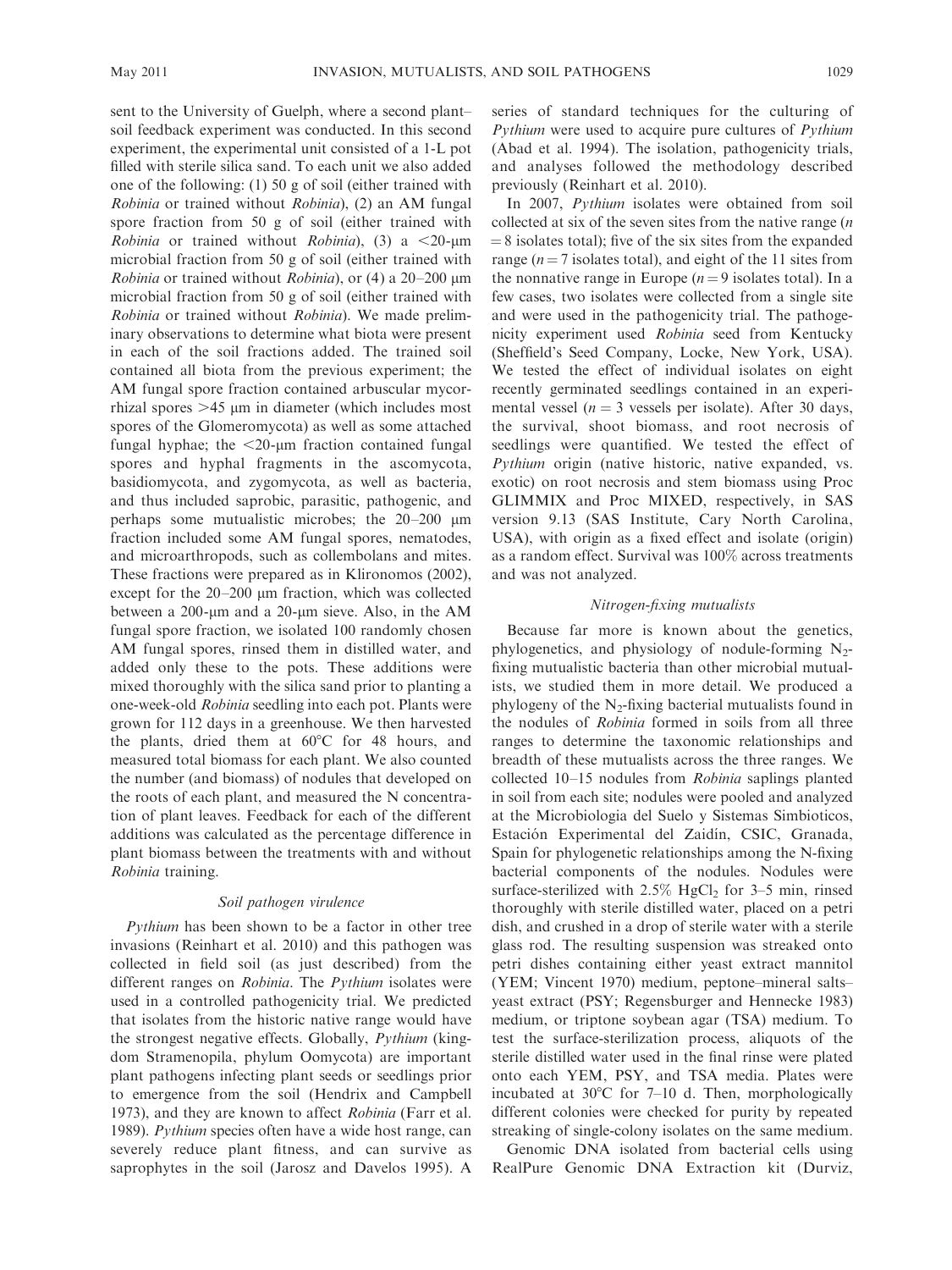Valencia, Spain) was used as template for each repetitive extragenic palindromic (REP) polymerase chain reaction (PCR) and 16S rRNA gene amplifications. REP-PCR was performed using primers REPIR-I and REP2- I according to de Bruijn (1992). After the reactions, the PCR products were separated on 1.5% agarose gels in TBE (tris-borate-EDTA) buffer (Trizma base, 10 g/L; boric acid, 5.5 g/L; and EDTA, 0.93 g/L, pH 8.5) at 6 V/ cm, stained in a solution containing  $0.5 \mu g/mL$  ethidium bromide, and photographed under UV light. Molecular Marker III (Roche Applied Science, Barcelona, Spain) was used as a size standard. Aliquots of loading solution (40% sucrose and 0.25% bromophenol blue) were added to each sample. PCR amplifications of 16S rRNA gene fragments were done using template DNA and the two opposing primers, 41f and 1488r, as described previously (Herrera-Cervera et al. 1999). Aliquots of PCR products were supplemented with loading buffer, electrophoresed on 0.7% agarose gels in TBE buffer, and stained and photographed as previously described. PCR products were further purified with a QIAquick PCR purification kit (Quiagen, Valaencia, California, USA) and sequenced directly using primers 41f and 1488r. The sequence reactions were performed on a 3100 Genetic Analyzer (Applied Biosystems, Foster City, California, USA) using a BigDye terminator version 3.0 cycle sequencing kit (Applied Biosystems) as supplied by the manufacturer. The sequences obtained were compared with those from GenBank using the UW-BLAST program through EMBL-EBI (available online).<sup>7</sup> Sequences were aligned using the multiple-sequence alignment program ClustalW2 from EMBL-EBI (avail*able online*).<sup>8</sup> Phylogenetic analyses were performed with the PHYLIP computer program package, version 3.67 (Felsenstein 1993). The distances were calculated according to Kimura's (1980) two-parameter model. Phylogenetic trees were inferred using the neighborjoining algorithm (Saitou and Nei 1987). Bootstrap analysis was based on 1000 resamplings. Trees were rooted using Bacillus subtilis as an outgroup, and were visualized with TreeView (software *available online*).<sup>9</sup>

#### **RESULTS**

*Robinia* grown in soil collected  $>20$  m away from conspecifics in the native, expanded, and invaded ranges did not differ in the number of nodules produced per sapling, leaf number, or stem diameter. However, saplings grown in soil from the invaded range (21.0  $\pm$ 2.4 cm, mean  $\pm$  SE) were significantly taller than saplings from the expanded (11.1  $\pm$  2.7 cm) or native  $(15.7 \pm 2.4 \text{ cm})$  ranges (for range,  $F = 4.66$ , df = 2, 21, P  $= 0.021$ ), consistent with their reported invasive success in invaded European forests relative to forests in North America.

#### Soil feedbacks

Robinia grown in soils from the three ranges, but after they had been occupied by another Robinia, showed no difference in the number of nodules produced per plant (native  $= 4.17 \pm 0.78$  nodules/plant, mean  $\pm$  SE; expanded =  $3.27 \pm 1.03$ ; invaded =  $4.76 \pm 0.64$ ; for range,  $F = 8.04$ , df = 2, 21,  $P = 0.433$ ), the mean mass per nodule (native =  $21.6 \pm 1.3$  mg, mean  $\pm$  SE; expanded = 22.0  $\pm$  1.2 mg; invaded = 21.4  $\pm$  0.6 mg; for range, F= 0.08,  $df = 2$ , 21,  $P = 0.926$ ), or total leaf N concentration (native  $= 3.32\% \pm 0.16\%$ , mean  $\pm$  SE; expanded  $=$ 3.10%  $\pm$  0.10 %; invaded = 3.25%  $\pm$  0.09 %; for range, F  $= 0.759$ , df  $= 2, 21, P = 0.475$ ). Thus the ability to form nodules and the benefits of  $N_2$ -fixing mutualists did not differ across ranges. See Appendix B for mean nodule number and mass for treatments and regions.

Soil feedback effects on total Robinia mass using the total biota were more than twice as negative for Robinia seedling mass in soils from the native range  $(-19.6\% \pm$ 3.2% reduction in biomass) than for soils collected in either the expanded or invaded ranges  $(-7.8\% \pm 1.7\% \text{ vs.})$  $-6.0\% \pm 1.1\%$ , respectively; Fig. 1 and Appendix B). This pattern was the same for feedbacks using the  $20-200 \mu m$ fraction of the soil biota. The effects of the  $\leq$ 20- $\mu$ m fraction were equally negative among all three ranges and, surprisingly, were about as negative as the total fraction  $(-10.2\%$  to  $-15.7\%)$ , even without the larger components of the soil biota in this treatment. Tested alone, the AM fungal fraction from the native range showed a strong positive feedback effect (+18.1%  $\pm$  4.2% biomass increase); whereas the AM fraction from the expanded and invaded ranges showed no feedback effects  $(-1.0\% \pm 2.9\% \text{ vs. } -3.4\% \pm 1.4\%,$  respectively). Because the filtering treatments cannot eliminate all bacteria, some nodules formed in all treatments, even the ''AMF'' and ''20–200 micron'' treatments, although there were fewer nodules in these treatments (Appendix B).

#### Soil pathogen virulence

Despite the regional differences in total soil feedbacks, seedling survival was unaffected (100% survival) by Pythium isolates. Overall, disease symptoms were uncommon and there was no effect of origin of Pythium isolates on root necrosis of Robinia seedlings (GLIM-MIX,  $F_{1,25,3} = 0.13$ ,  $P = 0.72$ ). However, there was a significant effect of isolate origin on shoot biomass of *Robinia* seedlings (ANOVA,  $F_{2,21} = 4.33$ ,  $P = 0.027$ ), but not in the direction predicted if Pythium played a role in invasion success. Instead, shoot biomass of seedlings interacting with Pythium isolates from the nonnative range were smaller (0.052  $\pm$  0.002 g, mean  $\pm$  SE) than those interacting with isolates from the historic native range (0.060  $\pm$  0.002 g) and recently expanded range in the United States (0.058  $\pm$  0.002 g).

#### Nitrogen-fixing mutualists

After incubation in TSA, YEM, and PSY medium, 68 strains forming morphologically different colonies were

<sup>7</sup> hhttp://www.ebi.ac.uk/Tools/sss/i

 $8 \langle \frac{h}{t} \cdot \frac{h}{t} \cdot \frac{h}{t} \cdot \frac{h}{t} \cdot \frac{h}{t} \cdot \frac{h}{t} \cdot \frac{h}{t} \cdot \frac{h}{t} \cdot \frac{h}{t} \cdot \frac{h}{t} \cdot \frac{h}{t} \cdot \frac{h}{t} \cdot \frac{h}{t} \cdot \frac{h}{t} \cdot \frac{h}{t} \cdot \frac{h}{t} \cdot \frac{h}{t} \cdot \frac{h}{t} \cdot \frac{h}{t} \cdot \frac{h}{t} \cdot \frac{h}{t} \cdot \frac{h}{t} \cdot \frac{h}{t} \cdot \frac{h}{t} \cdot \$ 

<sup>9 (</sup>http://taxonomy.zoology.gla.ac.uk/rod/treeview.html)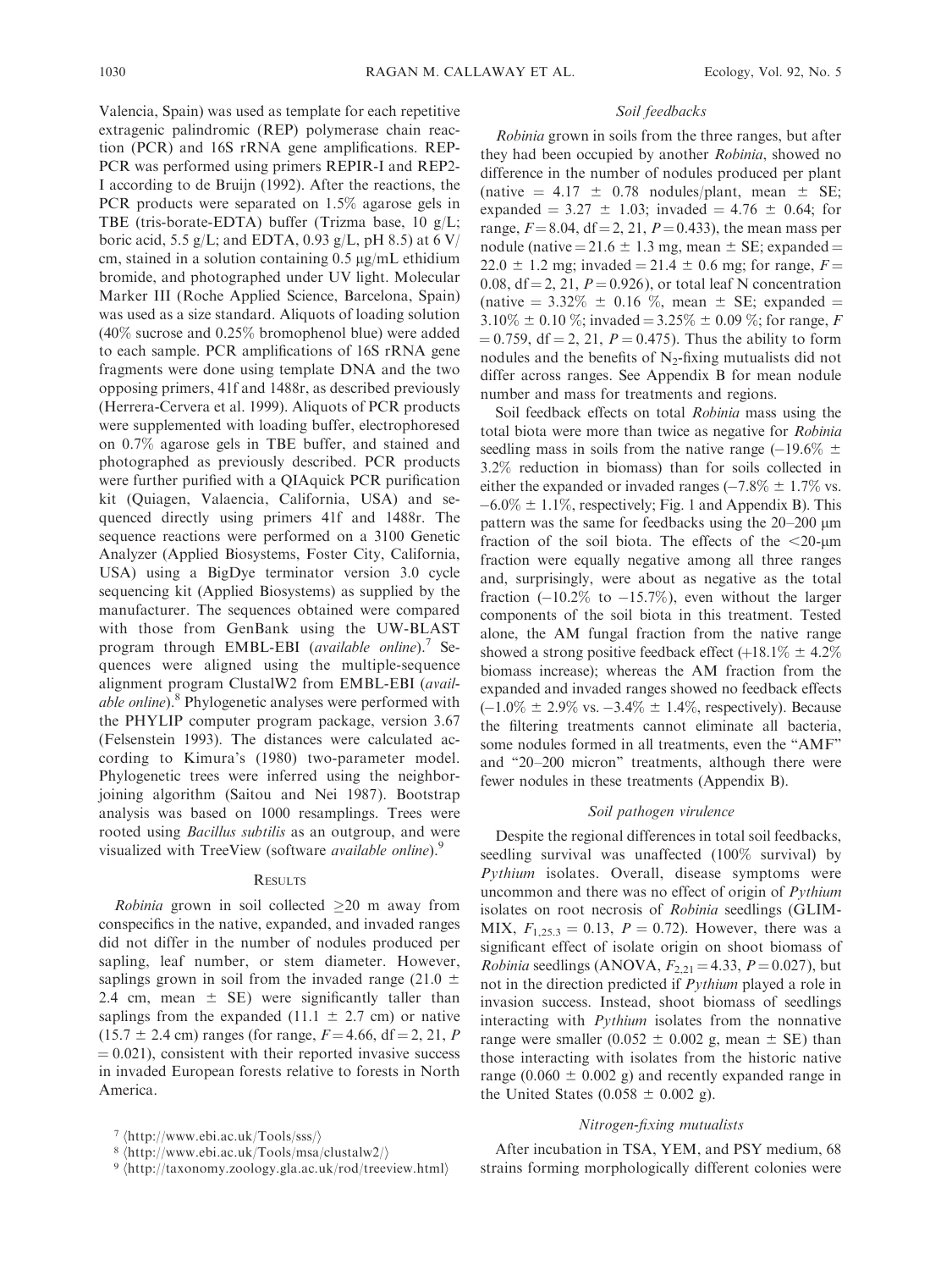selected for the REP-PCR analysis. Because bacterial strains that show the same REP-PCR pattern belong to the same species (de Bruijn 1992), this technique is a good tool for grouping bacteria in order to select representative strains from each group for further 16S rRNA gene sequencing. Accordingly, strains that showed the same REP-PCR profile were grouped and a representative strain from each group was selected for further 16S rRNA gene sequencing. Variation in REP-PCR patterns revealed 26 different isolate groups. The nearly complete sequence of 16S rRNA genes from each representative isolate was obtained and compared with those held in GenBank. Our results showed that a wide range of N-fixing taxa occupy Robinia nodules, and there was no biogeographic pattern in the total phylogeny. Twenty-three isolates clustered in 10 REP-PCR groups that were members of the family Rhizobiaceae of the a-Proteobacteria (Fig. 2). Strain RP2 belongs to the genus *Bradyrhizobium*, and showed a 97.8% and a 97.7% similarity with B. canariense BC-C2 and B. betae type strains, respectively. The remaining 22 isolates were classified into the genus Mesorhizobium. Strains RP14 (together with isolates RP4, RP61, and RP63 of the same REP-PCR group), RP20 (together with isolates RP6 and RP17 of the same REP-PCR group), RP47, RP48, and RP50 (together with isolate RP49 of the same REP-PCR group) showed 98.8%, 99.6%, 98.6%, 99.6%, and 99.3% similarity with strain Rob23 isolated from root nodules of R. pseudoacacia growing in Germany (Ulrich and Zaspel 2000). Rob23 showed strong similarity with Mesorhizobium sp. 88B, a strain isolated from Lotus corniculatus. Based on the 16S rRNA sequences, strain R88 had five nucleotide mismatches with that of M. loti type strain NZP2213 (Sullivan et al. 1996). The closest relative species to strains RP1 (together with isolate RP52 of the same REP-PCR group), RP8 (together with isolate RP3 of the same REP-PCR group), RP18 (together with isolates RP55 and RP59 of the same REP-PCR group), and RP26 (together with isolates RP11, RP57, and RP65 of the same REP-PCR group) was  $M$ . amorphae, with 99.6%, 98.8%, 98.4%, and 99.7% similarity, respectively.

#### **DISCUSSION**

Robinia acquired N-fixing mutualists from all ranges, with no differences among the ranges in nodule production or leaf N. In contrast, the most beneficial AM fungi were from the native range. Despite these biogeographical patterns in mutualist effects, the net effects of soil and soil feedbacks on Robinia mass were much more negative for soil from the native range than for soils from the expanded or invaded ranges, indicating that the most important net ecological processes related to soil biota was escape from enemies in the native range. To our knowledge, no other study has tested potential biogeographic variation in the effects of different soil components as we have, but there are a number of general parallels for net soil biota



FIG. 1. Soil feedback effects for the AMF (arbuscular mycorrhizal fungi) spore fraction, the  $<$ 20- $\mu$ m size fraction of the soil biota, the  $20-200 \mu m$  size fraction of the soil biota, and total soil. Bars represent the percentage difference in plant biomass between soils trained with the black locust Robinia pseudoacacia and those trained without Robinia. Narrow bars show the feedback strength for each site in the order presented in Appendices A and B, and the thicker bars show the mean and 1 SE for each region. Shared lowercase letters within a graph indicate no statistical difference as determined by ANOVA with region as a fixed factor and post-ANOVA Tukey tests,  $P < 0.05$ 

effects in other systems (reviewed in Reinhart and Callaway 2006). For example, van der Putten et al. (2007) found that an invasive savanna grass showed neutral to positive soil feedbacks, but native grasses showed neutral to negative feedbacks. In a meta-analysis of studies on plant–soil feedbacks, Kulmatiski et al. (2008) also found that exotic invasive plants demonstrated much less negative plant–soil feedbacks than either native plants or noninvasive exotic species.

Soil feedback studies typically characterize feedback interactions for a single site and compare growth of plants when grown in soil previously ''trained'' by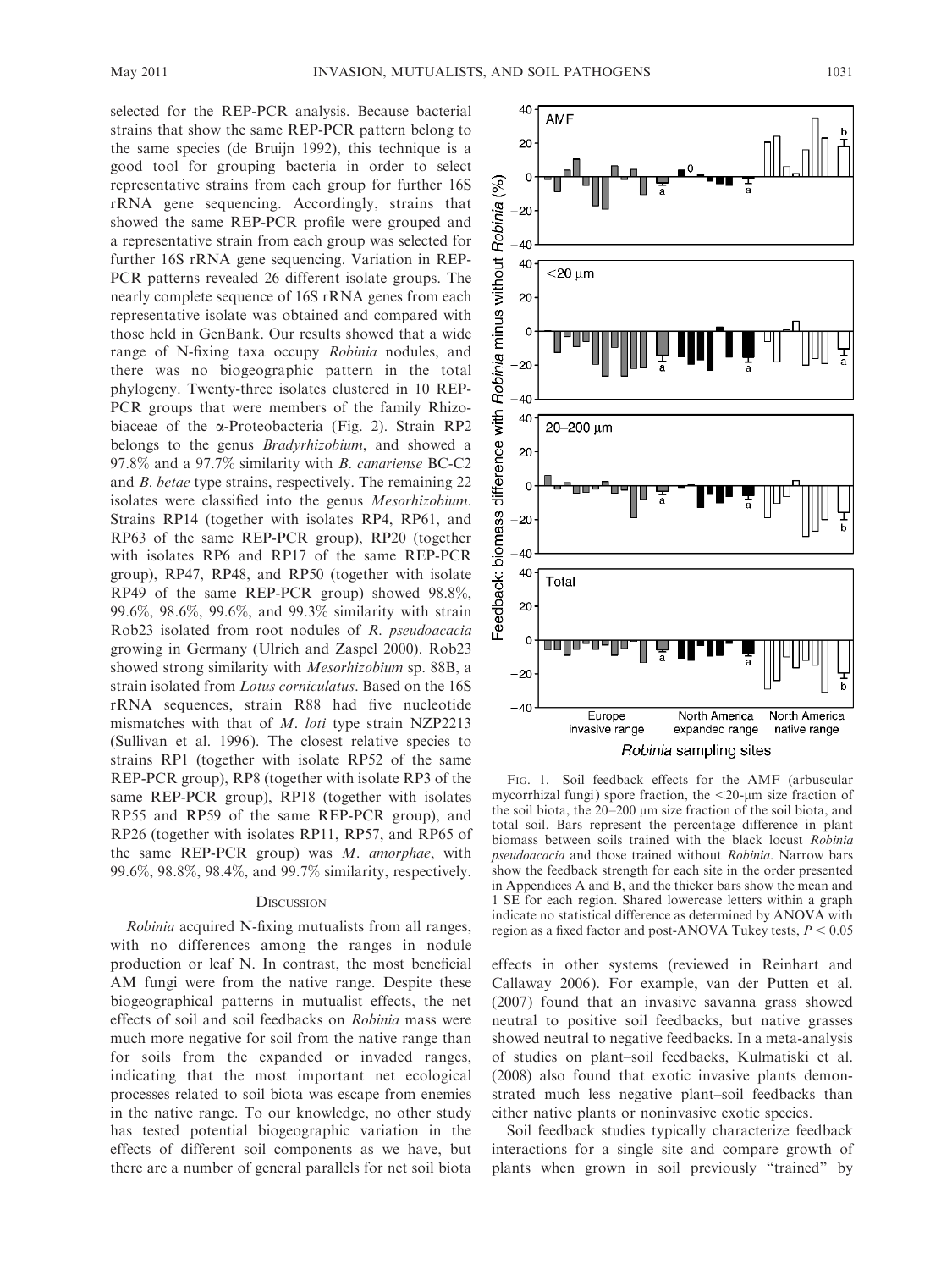

 $-0.02$ 

FIG. 2. Phylogenetic tree generated by the neighbor-joining method using 16S rRNA sequences. Bootstrap values (1000) replicates) are indicated above the branches. Horizontal branch length in the PHYLIP program (Felsenstein 1993) reflects the number of nucleotide (nt) substitutions per site; the scale bar (0.02) indicates 2 nt substitutions per 100 nt. Taxa without circles to the right have been chosen from the literature to represent known sequences to accurately order the phylogeny. Taxa in boldface (RP) with circles to the right were identified from nodules in this study from *Robinia pseudoacacia*. Black circles indicate that the isolates were found in the native range, black and white circles represent taxa found in the expanded range, and white circles indicate taxa found in the invaded range of R. pseudoacacia. The nucleotide sequence of isolates RP1, RP2, RP8, RP14, RP18, RP20, RP26, RP47, RP48, and RP50 have been deposited in GenBank under the accession numbers EU999231, EU999232, EU999233, EU999234, EU999235, EU999236, EU999237, EU999239, EU999240, EU999241. Isolates Rob6 (accession number AJ271898), Rob8 (AJ27189), Rob18 (AJ271901), Rob20 (AJ271902), and Rob23 (AJ271900) were published by Ulrich and Zaspel (2000). Mesorhizobium and Bradyrhizobium strains (with superscript T indicating the type strain) included: M. tianshanense USDA  $3592$  (AF041447), M. mediterraneum UPM Ca36<sup>T</sup> (L38825), M. temperatum SDW 018<sup>T</sup> (AF508208), M. chacoense PR5 (AJ278249), M. lotI LMG 6125<sup>T</sup> (X67229), M. ciceri UPM Ca7<sup>T</sup> (U07934), M. septentrionale SDW 014<sup>T</sup> (AF508207), M. amorphae ACCC 19 665<sup>T</sup> (AF041442), M. plurifarium LMG 11 892<sup>T</sup> (Y14158), M. huaukii IFO 15 243<sup>T</sup> (D13431), and B. canariense BC-C2 (AY577427). Bacillus subtilis NCDO 1769 (X60646) was used as an outgroup.

conspecifics vs. other species (heterospecifics) present at the site. We performed a soil feedback calculation comparing growth in soil previously trained by conspecifics vs. pots without plants but originally collected away from any Robinia trees. This was not ideal, but was necessary because our study included soil from 24 sites

from around the world, and we were unable to identify an alternate species that co-occurred with Robinia across all sites. We compared the total biomass of Robinia seedlings grown in untrained soil from the different sites and found no differences among regions after feedbacks were initiated (see Appendix B), suggesting that the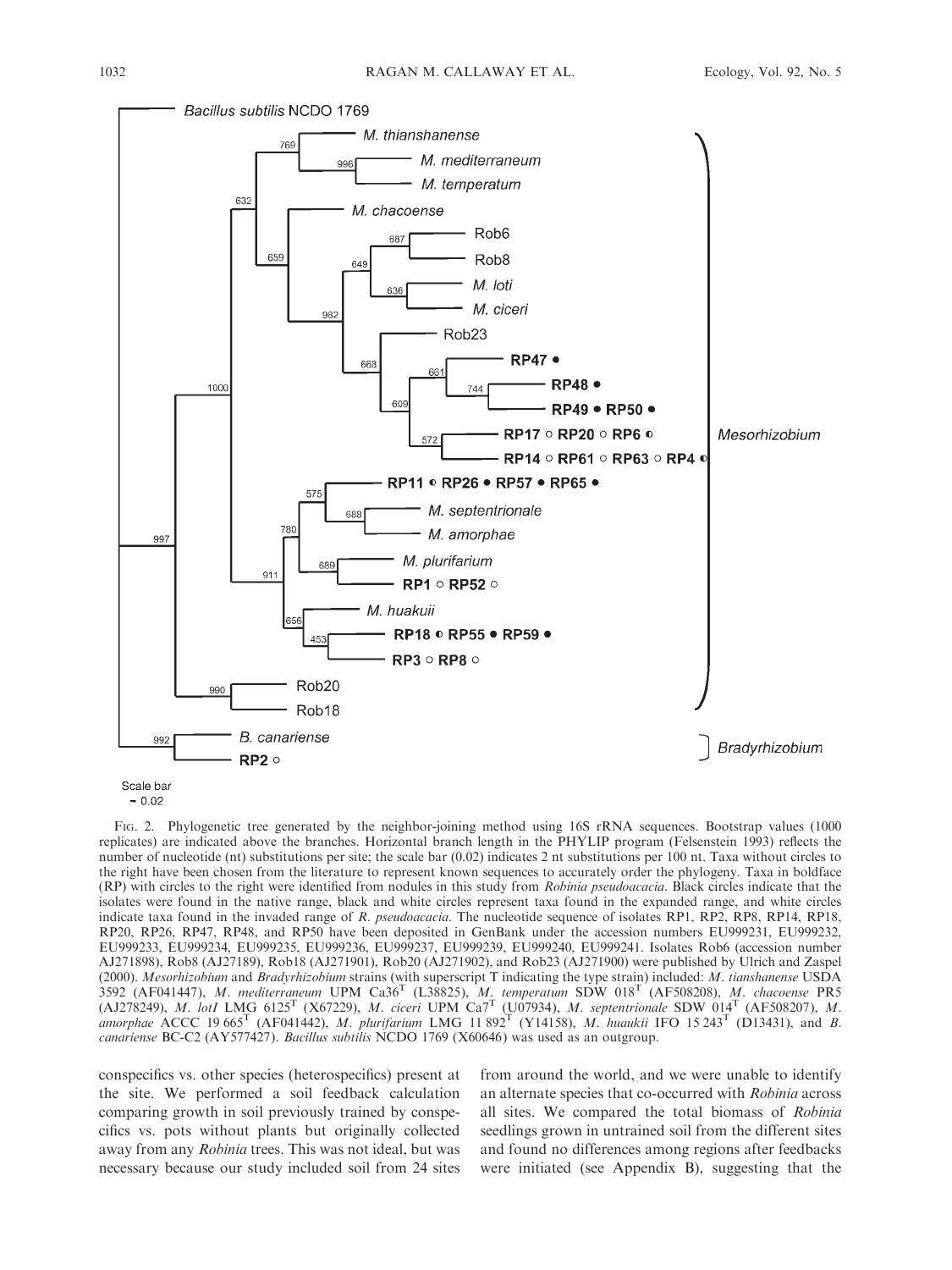percentage changes reported in Fig. 1 do not mask inherent strong regional differences in soil biota effects not reflected in plant–soil feedbacks. Whether the results represent true feedback patterns vs. general soil biota effects driven primarily by other resident species and not Robinia, the reported biogeographical differences still have implications for understanding Robinia establishment and invasion.

Our results for the potential effects of  $N_2$ -fixing or AM fungi (AMF) mutualists are mixed, but neither provides evidence for the enhanced mutualists hypothesis (Reinhart and Callaway 2006) or corresponds well with the general patterns observed for the total soil biota. For example, Robinia grew larger with AMF from its native range than with AMF from either the expanded or invaded ranges, suggesting a possible evolved AMF–Robinia relationship in the native range, but not one that can explain invasion or the net effects of the soil biota or feedback results for the total soil (Fig. 1). However, clear evidence for such evolutionary relationships would require experimentation with Robinia seed sources from different populations in the invaded and native ranges (e.g., Seifert et al. 2009). Although the AM fungi results suggest some biogeographical variation in AMF interactions depending on their origins, Robinia was readily colonized by many nodulating mutualist taxa in all three ranges. Furthermore, we found no evidence for functional variation among the isolates from the different ranges; neither nodule number nor leaf nitrogen content varied between ranges. The phylogeny for these mutualists showed no biogeographic pattern, with three primary genera of nodule-forming bacteria being associated with root nodules inoculated with soils from different ranges. However, functional variation may occur in ways not well represented by leaf nitrogen. Rhizobia may synthesize chemicals that are costly to plants in other ways, impairing plant growth even when leaves accumulate a normal concentration of total N. Second, in our experimental design, plants developed nodules based on inoculation with soil. Thus, our net effects of rhizobia on leaf N could be confounded by the effects of AMF or pathogens.

The ecological black box of soil biota appears to be difficult to study with reductionist approaches that focus on specific components of the soil in isolation from each other without synergistic effects. We found that AM fungi from the native range caused more positive feedbacks than did AM fungi from the expanded or invasive range, but the total soil effects swamped these AM fungi effects (e.g., Klironomos 2002). This suggests that the effects we observed for soil biota may be produced by complex interactions among multiple taxa in the soil and are not necessarily attributable to single taxa, especially when the components are likely to vary spatially among trees at a site and among sites (e.g., Reinhart and Clay 2009).

To our knowledge, our results are the first to show that AM fungi, notoriously promiscuous in their mutualistic relationships, from the native range of a plant species have disproportionally more beneficial effects on their plant partner than do AM fungi from outside the native range. In other comparisons of plant– soil feedbacks among native species and exotic species at a site involving AM fungi, Klironomos (2002) found that total soil biota feedbacks for the exotics were positive, but were negative for relatively rare natives. However, the feedback effects of AM fungi ranged from neutral to positive for both exotic and native species. Centaurea maculosa, an invasive perennial forb in North America, is more inhibited by soil biota in its native European range than by soil biota in its invaded range (Callaway et al. 2004b). However, this invader is highly infected by AM fungi in North American soils and appears to benefit competitively from the relationship with these AM fungi (Marler et al. 1999, Callaway et al. 2004a, Carey et al. 2004). Recent studies have shown that introduced North American populations of Hypericum perforatum respond less to inoculation with AM fungi than do European populations, suggesting evolution toward decreased AM fungi dependence (Seifert et al. 2009). Such an evolutionary shift could explain our findings for Robinia and AM fungi. Furthermore, despite the fact that AM fungal taxa often infect a wide range of plant taxa, the direction and magnitude of the plant responses depend on the combination of plant and fungal species (Klironomos 2003) and the environment in which they interact. In this study, the range of positive and negative plant responses to AM fungi was greater for plants and fungi from the same region than when plants and fungi from different regions were mixed, suggesting, as do our results, that regional evolutionary relationships among plants and AM fungi may contribute to plant species coexistence. However, by only using one Robinia genotype from the native range for all tests (although not from a place where soil was collected), the broad regional differences may be affected by local adaptation between the specific genotype of Robinia we used and native soil biota. The only option for testing this would be a very large experiment in which seeds from large number of Robinia populations in each of the three ranges were grown in all soils from the three regions.

Of course, other biogeographic differences in biota or habitat conditions are also likely to affect Robinia invasion. Variation in competitive and allelopathic effects may affect the invasion success of other plants (Callaway and Aschehoug 2000), and Robinia extracts have been reported to be allelopathic (Nasir et al. 2005). To our knowledge, however, no biogeographic comparisons of competitive or allelopathic interactions have been explored for Robinia. Robinia appears to be outcompeted in its native range by late-successional species (Boring and Swank 1984); this may be related to the greater species richness in late-successional forest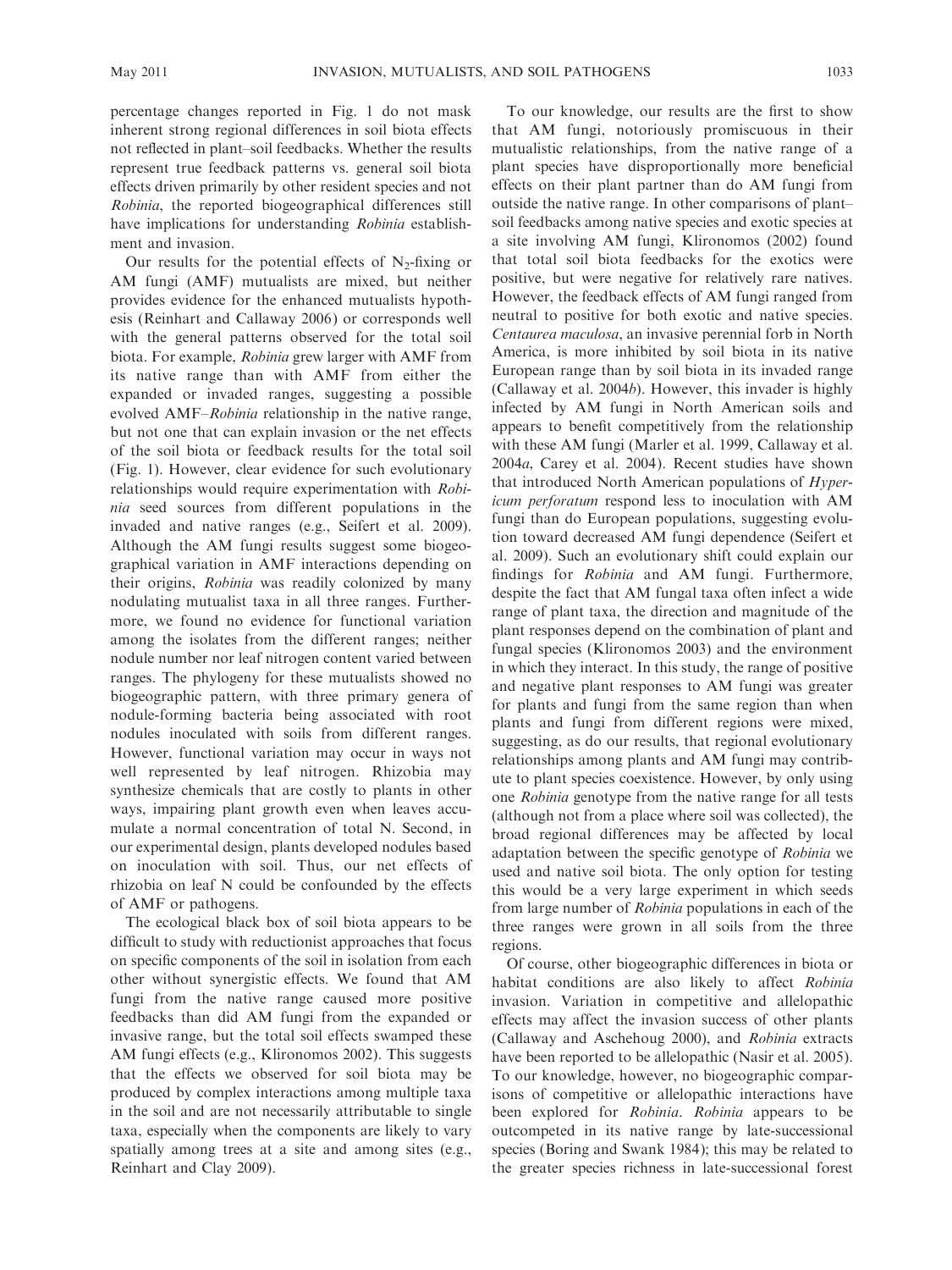communities in North America than in Europe. Also, there are many generalist and specialist consumers that attack Robinia in the native range (Hoffard and Anderson 1982, Hargrove 1986). These include the locust borer (Megacyllene robiniae), locust leaf miners (Chalepus dorsalis, Parectopa robiniella and Phyllonorycter robiniella), the locust twig borer (Ecdytolopha insticiana), and heart rot (Fomes rimosus) that often follows borer damage (Anderson et al. 1981). Parectopa robiniella and P. robiniella, two monophagous leafmining moths, have become widespread in Europe. These consumers and others are likely to have important effects on Robinia invasion.

Our results indicate that the soil biota with which Robinia pseudoacacia interacts are different in the native, expanded, and invaded ranges of the species, and that these differences may contribute to the success of the species in the expanded North American range and in the invasive range in Europe. The effects of soil biota were complex, and no isolated component that we examined provided much insight into the net effects of soil biota on invasion. However, the net effect of soils from the native range was much more negative than that of soils from the other ranges. These biogeographical differences in soil effects suggest the occurrence of important regional evolutionary relationships among plants and soil biota, and that the biota of soil communities often function to affect invasion as a whole in ways that are not easily explained through reductionists approaches of individual soil components.

#### **ACKNOWLEDGMENTS**

This study was supported by grants awarded to R. M. Callaway (USFS Fire Sciences Laboratory, USDA, Department of Defense Strategic Environmental Research and Development Program [SERDP], NSF, Andrew W. Mellon Foundation, Civilian Research and Development Foundation, and the University of Montana Office of Sponsored Research). A fellowship was awarded to K. O. Reinhart from the National Parks Ecological Research Fellowship Program.

#### LITERATURE CITED

- Abad, Z. G., H. D. Shew, and L. T. Lucas. 1994. Characterizing and pathogenicity of Pythium species isolated from turfgrass with symptoms of root and crown rot in North Carolina. Phytopathology 84:913–921.
- Agrawal, A. A., P. M. Kotanen, C. E. Mitchell, A. G. Power, W. Godsoe, and J. Klironomos. 2005. Enemy release? An experiment with congeneric plant pairs and diverse aboveand belowground enemies. Ecology 86:2979–2989.
- Anderson, R. L., J. P. McClure, W. H. Hoffard, N. D. Cost, and D. Noel. 1981. Incidence and impact of damage to South Carolina's timber, 1979. Resource Bulletin SE-56. U.S. Department of Agriculture, U.S. Forest Service, Southeastern Forest Experiment Station, Asheville, North Carolina, USA.
- Bever, J. D. 2002. Negative feedback within a mutualism: hostspecific growth of mycorrhizal fungi reduces plant benefit. Proceedings of the Royal Society of London 269:2595–2601.
- Boring, L. R., and W. T. Swank. 1984. The role of black locust (Robinia pseudoacacia) in forest succession. Journal of Ecology 72:749–766.
- Bronstein, J. L. 2003. The scope for exploitation within mutualistic interactions. Pages 185–202 in P. Hammerstein,

editor. Genetics and evolution of cooperation. MIT Press, Cambridge, Massachusetts, USA.

- California Invasive Plant Council. 2006. California invasive plant inventory. Cal-IPC Publication 2006-02. California Invasive Plant Council, Berkeley, California, USA.
- Callaway, R. M., and E. T. Aschehoug. 2000. Invasive plants versus their new and old neighbors: a mechanism for exotic invasion. Science 290:521–523.
- Callaway, R. M., D. Cipollini, K. Barto, G. C. Thelen, S. G. Hallett, D. Prati, K. Stinson, and J. Klironomos. 2008. Novel weapons: invasive plant suppresses fungal mutualists in America but not in its native Europe. Ecology 89:1043–1055.
- Callaway, R. M., G. C. Thelen, S. Barth, P. W. Ramsey, and J. E. Gannon. 2004a. Soil fungi alter interactions between North American plant species and the exotic invader Centaurea maculosa in the field. Ecology 85:1062–1071.
- Callaway, R. M., G. Thelen, A. Rodriguez, and W. E. Holben. 2004b. Soil biota and exotic plant invasion. Nature 427:731– 733.
- Carey, E. V., M. Marler, and R. M. Callaway. 2004. Mycorrhizae transfer carbon from a native grass to an invasive weed: evidence from stable isotopes and physiology. Plant Ecology 172:133–141
- Celesti-Grapow, L., F. Pretto, G. Brundu, E. Carli, and B. Mollo. 2009. Plant invasion in Italy: an overview. Palombi and Partner, Rome, Italy.
- Cronk, Q. C. B., and J. L. Fuller. 1995. Plant invaders. Chapman and Hall, London, UK.
- de Bruijn, F. J. 1992. Use of repetitive (repetitive extragenic palindromic and enterobacterial repetitive intergenic consensus) sequences and the polymerase chain reaction to fingerprint the genomes of Rhizobium meliloti isolates and other soil bacteria. Applied and Environmental Microbiology 58:2180–2187.
- Dzwonko, Z., and S. Loster. 1997. Effects of dominant trees and anthropogenic disturbances on species richness and floristic composition of secondary communities in southern Poland. Journal of Applied Ecology 34:861–870.
- Farr, D. F., G. F. Bills, G. P. Chamuris, and A. Y. Rossman. 1989. Fungi on plants and plant products in the United States. American Phytopathological Society (APS Press, Saint Paul, Minnesota, USA.
- Felsenstein, J. 1993. PHYLIP (Phylogeny inference package), version 3.67. University of Washington, Seattle, Washington, USA.  $\langle$ http://evolution.genetics.washington.edu/phylip.html $\rangle$
- Gilbert, G. S., and C. O. Webb. 2007. Phylogenetic signal in plant pathogen–host range. Proceedings of the National Academy of Sciences USA 104:4979–4983.
- Hargrove, W. W. 1986. An annotated species list of species herbivores commonly associated with black locust, Robinia pseudoacacia, in the southern Appalachians. Entomological News 97:36–40.
- Hendrix, F. F., Jr., and W. D. Campbell. 1973. Pythiums as plant pathogens. Annual Review of Phytopathology 11:77– 98.
- Herrera-Cervera, J. A., J. Caballero-Mellado, G. Laguerre, H. V. Tichy, N. Requena, N. Amarger, E. Martínez-Romero, J. Olivares, and J. Sanjuan. 1999. At least five rhizobial species nodulate Phaseolus vulgaris in a Spanish soil. FEMS [Federation of European Microbiological Societies] Microbiology, Ecology 30:87–97.
- Hoffard, W. H., and R. L. Anderson. 1982. A guide to common insects, diseases and other problems of black locust. USDA Forest Service SA-FR-19, Southeastern Area, Atlanta, Georgia, USA.
- Jarosz, A. M., and A. L. Davelos. 1995. Tansley Review Number 81. Effects of disease in wild plant populations and the evolution of pathogen aggressiveness. New Phytologist 129:371–387.